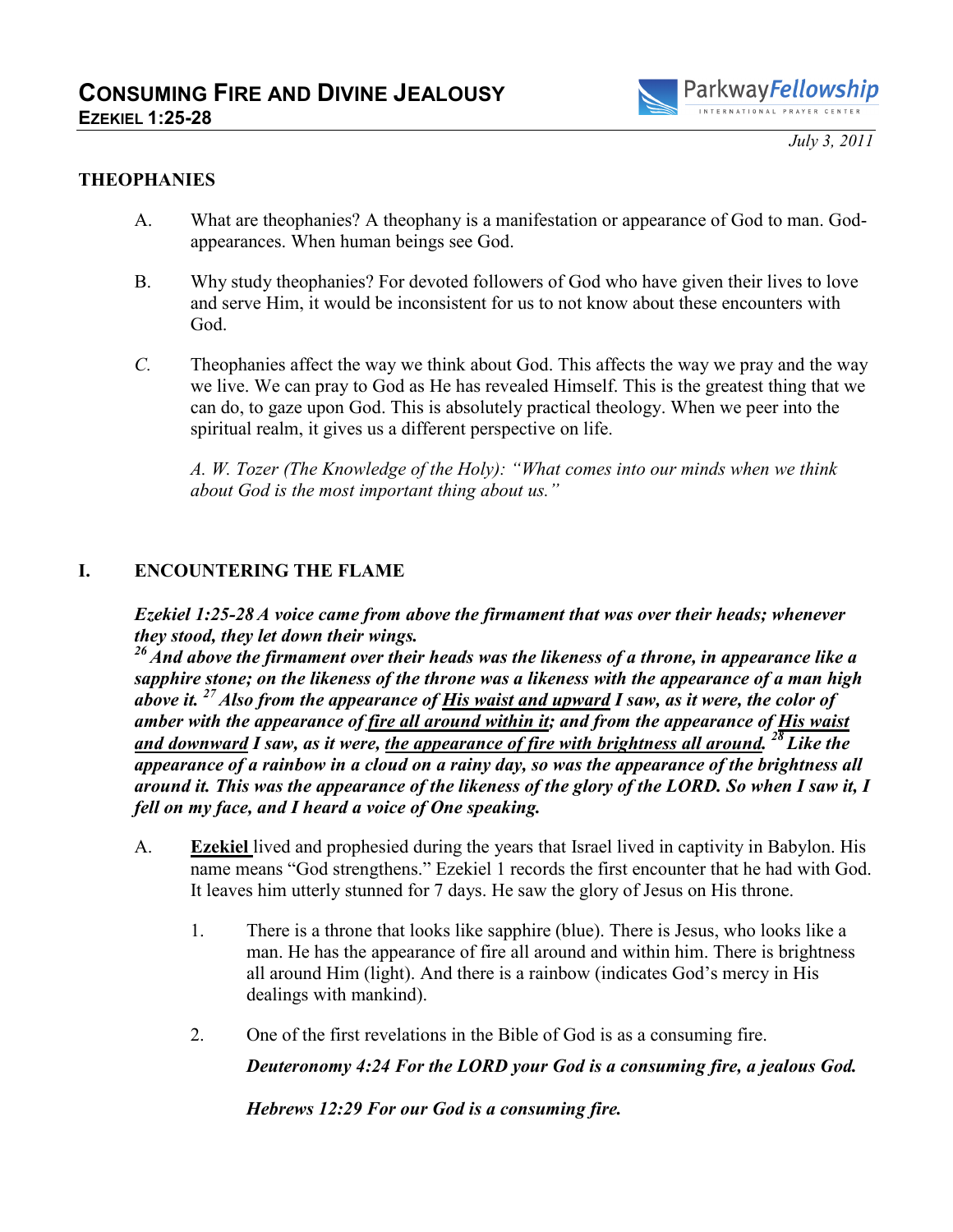- a. Whenever people encounter God's glory, there is an accompanying manifestation of fire, clouds, lightnings, thunderings, voices, the sea of glass mingled with fire, the throne of God.
- b. Holy fire surrounds God's throne. A river of fire comes from the throne, and the seven lamps of fire and seraphim (Lit: burning ones) burn before it. The sea of glass is ablaze with fire.
- B. **Moses** encounters God on Mt. Horeb and sees His glory manifest in the burning bush (Exo. 3:2, 6). Fire. God is holy, separate. This is the first revelation of God's holiness.
- C. **Isaiah** (Isa. 6:2) sees Seraphim (lit: burning ones) around the throne of God that call out Holy, holy, holy is the Lord of hosts; the whole earth is full of His glory!"
- D. **Daniel** sees the throne of God a fiery flame and its wheels a burning fire (Dan. 7:9). In Ch. 10, Daniel encounters a man (probably Jesus) whose face is like the appearance of lightning and his eyes like torches of fire.
- E. **Peter, James, and John** sees the brilliant face of Jesus.

*Matt. 17:1-2 Now after six days Jesus took Peter, James, and John his brother, led them up on a high mountain by themselves; <sup>2</sup>and He was transfigured before them. His face shone like the sun, and His clothes became as white as the light.* 

F. **John** sees the God of sardius-like passion upon His throne.

### *Rev. 4:2-3 Immediately I was in the Spirit; and behold, a throne set in heaven, and One sat on the throne. <sup>3</sup>And He who sat there was like a jasper and a sardius stone in appearance; and there was a rainbow around the throne, in appearance like an emerald.*

- 1. John also sees the 7 lamps of fire burning before the throne and the sea of glass and the other heavenly beings and creatures around the throne.
- 2. The jasper stone of John's time was probably a deep red gem, possibly fiery-like. God has fiery desire and burning passion. This gives us insight into what He feels like.

### *Deuteronomy 4:24 For the LORD your God is a consuming fire, a jealous (full of zeal, passionate)God.*

3. This is one of the first revelations of God in the Scriptures: God as a consuming fire, a jealous God. God has consuming zeal focused on one that is loved and this zeal desires exclusivity in relationship.

## **II. CONSUMING FIRE AND JEALOUSY**

- A. God's fire is connected to His jealous love. He is a consuming or devouring fire who jealously desires us and destroys all that hinders love.
- B. Jealousy in the OT comes from a word that can take 2 forms: negative or positive.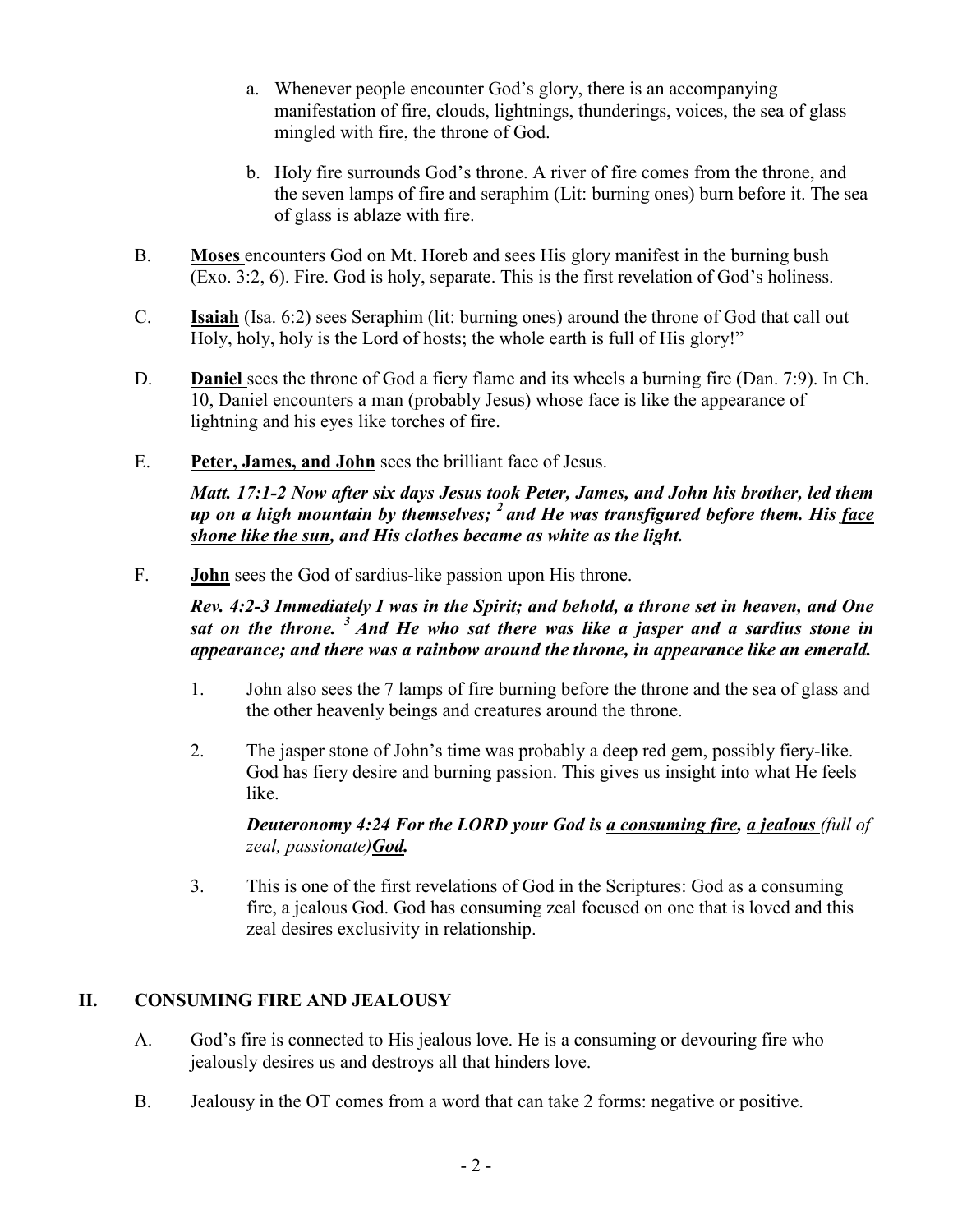- 1. The principal OT term rendered as jealousy comes from a root word meaning 'to become dark red.'
- 2. The word in the English Bible is translated: jealousy, zeal, fervor passion.
- 3. Jealous: (Mirram-Websters) intolerant of rivalry or unfaithfulness

## C. **Negative application**:

- 1. Negative sense: envy: (Mirram-Websters) painful or resentful awareness of an advantage enjoyed by another joined with a desire to possess the same advantage. e.g. "red with envy."
- 2. Jealousy causes us to turn to other people rather than depending on God Himself. Envy and jealousy can harm healthy relationships (Gen. 30). We must repent and not give place to this in our heart and mind.

*Prov. 14:30 A sound heart is life to the body, But envy is rottenness to the bones.* 

*1 Cor. 13:4 Love suffers long and is kind; love does not envy; love does not parade itself, is not puffed up* (c.f. 2 Cor. 12:20; James 3:14)

## **III. GOD'S DIVINE ZEAL AND COMMITMENT TO HIS PEOPLE**

- A. **Positive application**: Same word, translated zeal, fervor, passion.
	- 1. Divine jealousy indicates God's zeal for and commitment to His people.
	- 2. Divine jealousy is a consuming single-minded pursuit of a good end. It is often used in association with the marriage relationship. Jealousy for an exclusiveness of relationship is central to the continuing of a marriage covenant. He claims exclusive love. He will have no other gods.
	- 3. It signifies a high level of commitment that demands completely exclusive relationship that excludes all others. God is represented in the OT as the spouse of His people: (Isa. 54:5; 62:5; Jer. 3:1; Ezek. 16:8; Hos. 2:18, 19). God loves His people totally and completely. The Bridegroom God is filled with benevolent jealousy. He will not relent in His pursuit until He has all our heart.

### *Exodus 34:14 (for you shall worship no other god, for the LORD, whose name is Jealous, is a jealous God)*

4. God reminds His people not to forget the covenant. Don't make carved images.

*Deut. 4:23-24 Take heed to yourselves, lest you forget the covenant of the LORD your God which He made with you, and make for yourselves a carved image in the form of anything which the LORD your God has forbidden you. <sup>24</sup>For the LORD your God is a consuming fire, a jealous God.* 

*Deut. 32:16 They provoked Him to jealousy with foreign gods; With abominations they provoked Him to anger. (c.f. Deut. 32:21; Exo. 20:4-5)*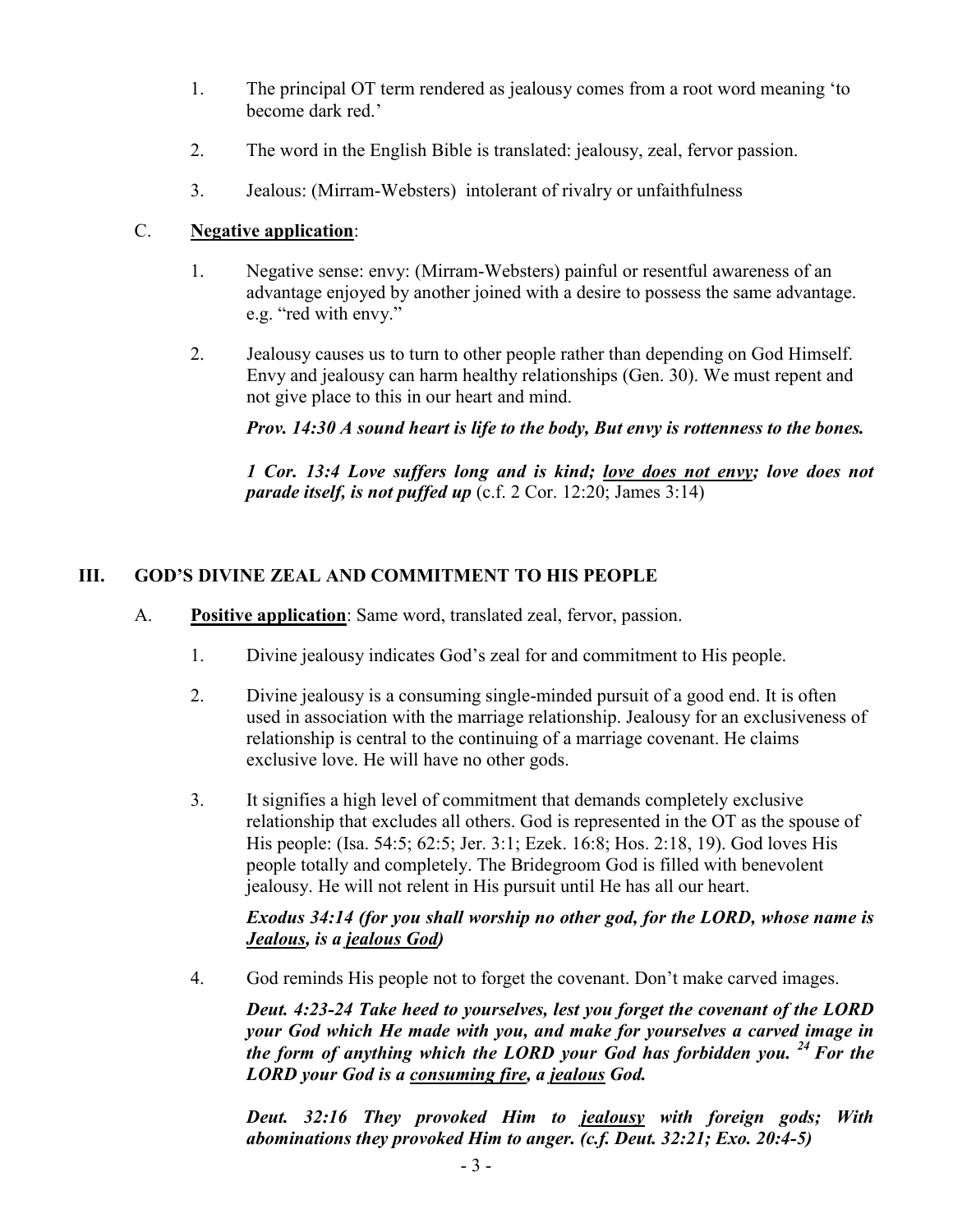5. God has great pleasure in His heart towards us. He is overcome with emotions of joy or delight. God describes His heart as overcome with emotions of delight for His people. This is true even toward immature believers.

# **IV. REMOVING EVERYTHING THAT HINDERS LOVE**

A. God's seal on our heart is the fire of love that cannot be quenched. It is as strong as death. Nothing in the natural realm escapes the power of death. Its grasp is comprehensive. God's jealous love is unrelenting in pursuing us until He has all.

### *Song of Solomon 8:6 Set me as a seal upon your heart, As a seal upon your arm; For love is as strong as death, Jealousy as cruel as the grave; Its flames are flames of fire, A most vehement flame.*

1. God will go before His people to bring down their enemies.

*Deuteronomy 9:3Therefore understand today that the LORD your God is He who goes over before you as a consuming fire. He will destroy them and bring them down before you; so you shall drive them out and destroy them quickly, as the LORD has said to you.* 

*Ezekiel 36:5 therefore thus says the Lord GOD:"Surely I have spoken in My burning jealousy against the rest of the nations and against all Edom, who gave My land to themselves as a possession, with wholehearted joy and spiteful minds, in order to plunder its open country."'* 

2. God will shake everything. He is a consuming fire. Receive the kingdom that cannot be shaken with reverence and godly fear.

*Hebrews 12:28-29 Therefore, since we are receiving a kingdom which cannot be shaken, let us have grace, by which we may serve God acceptably with reverence and godly fear. <sup>29</sup>For our God is a consuming fire.* 

- B. People often think of God's fire first in terms of judgment. God's fire is first an expression of His passionate emotion. Yes, it does destroy that which hinders love.
- C. Paul experienced godly jealousy when believers went after different gospel than the pure gospel of Jesus Christ. Paul is like John the Baptist, the "friend of the bridegroom" - John 3:29). He shares the bridegroom's jealousy of his bride.

### *2 Corinthians 11:2-3 For I am jealous for you with godly jealousy. For I have betrothed you to one husband, that I may present you as a chaste virgin to Christ. <sup>3</sup>But I fear, lest somehow, as the serpent deceived Eve by his craftiness, so your minds may be corrupted from the simplicity that is in Christ.*

1. Fire consumes or takes possession and control of everything in its path. God's love is not passive. Love is not toleration, but desire. Desires implies want, but not lack. Jesus lacks nothing but still wants us. Not because He is needy, but because He is love, the very fountain of desire.